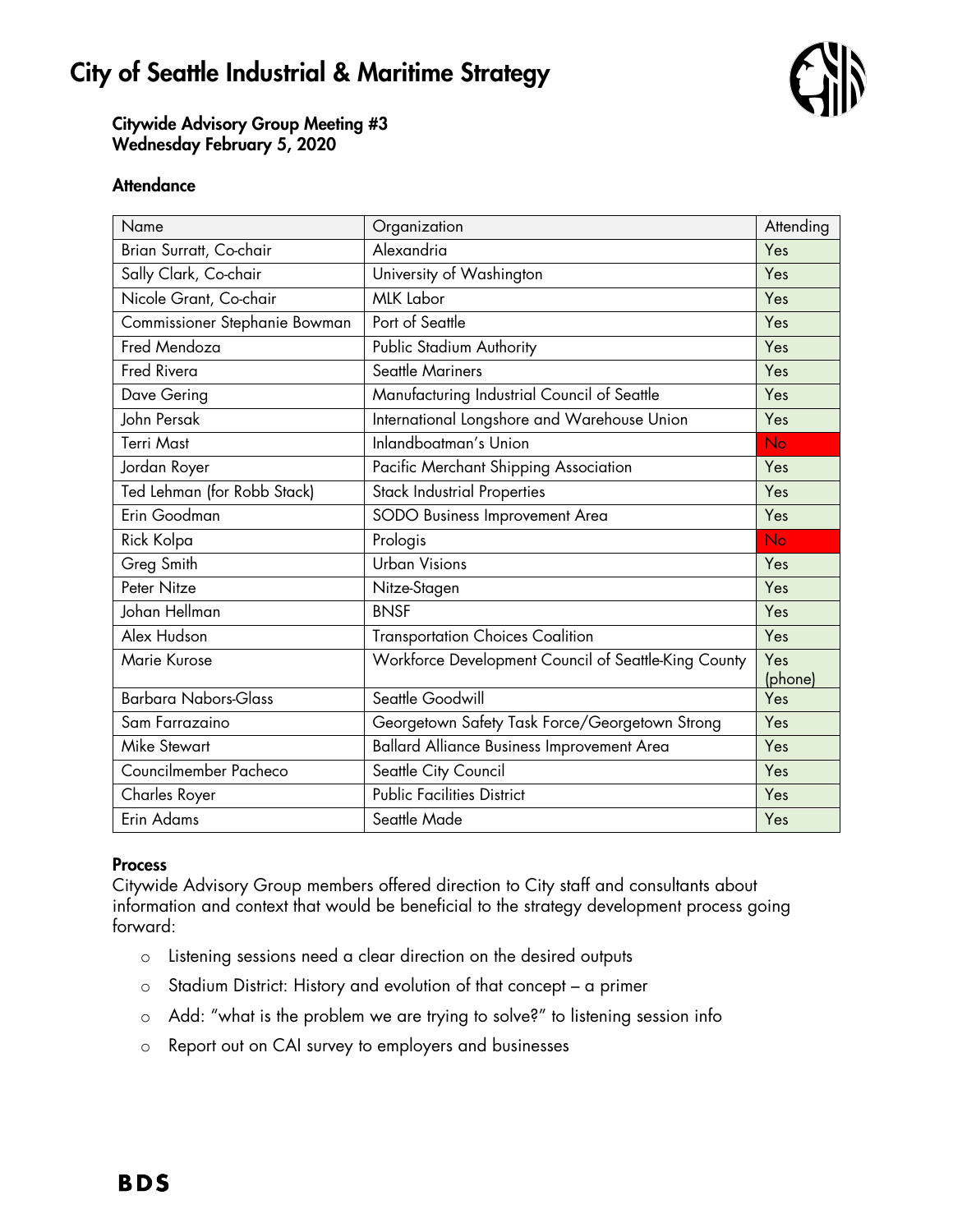

# Data/Analysis

Citywide Advisory Group members made the following suggestions and recommendations about the data and definitions being used for analysis:

- o Need a definition of "Core" in the policy primer
- o Include the City of Seattle's Master Transportation Plan in the guidance documents
- o It would be worth updating the real estate market data presented to 2019 figures
- o Not all commercial uses are the same. We should articulate and describe subsets of commercial uses to help us to define relevancy to manufacturing, maritime, and logistics work.

## Land Use Concepts

After receiving a briefing on three high-level Land Use concepts – 1) Maritime+ Manufacturing+ Logistics, 2) Industry + Innovation, and 3) Makerspace – the Citywide Advisory Group responded to and discussed the following two questions:

- 1. What are your **thoughts** on these land use concepts?
- 2. How would you **change or improve** these land use concepts?

The summary of responses is below.

- Edit: "**Growth**" of maritime manufacturing jobs
- Recognize and call out the regional/state-wide significance of assets in Maritime + Manufacturing + Logistics
- Clean up (environment) cost is challenge to industrial + innovational regulatory timeline
- Innovation and Maker Space might both be suitable outside of industrial zones as well
- Need a clearer and more specific definition of "makers"
- "Light industrial" = small business in denser proximity
- "Scale and density" are the main distinguishing factors between maker, innovation, and traditional
- Leverage public land to incubate makerspace and scale up
- Will need clear definition of "workforce housing"
- Sound transit investments in housing should be considered
- Importance of "transloading" to Seattle's regional and global competitiveness
- Maker Space has the least specific/stringent space/location requirements